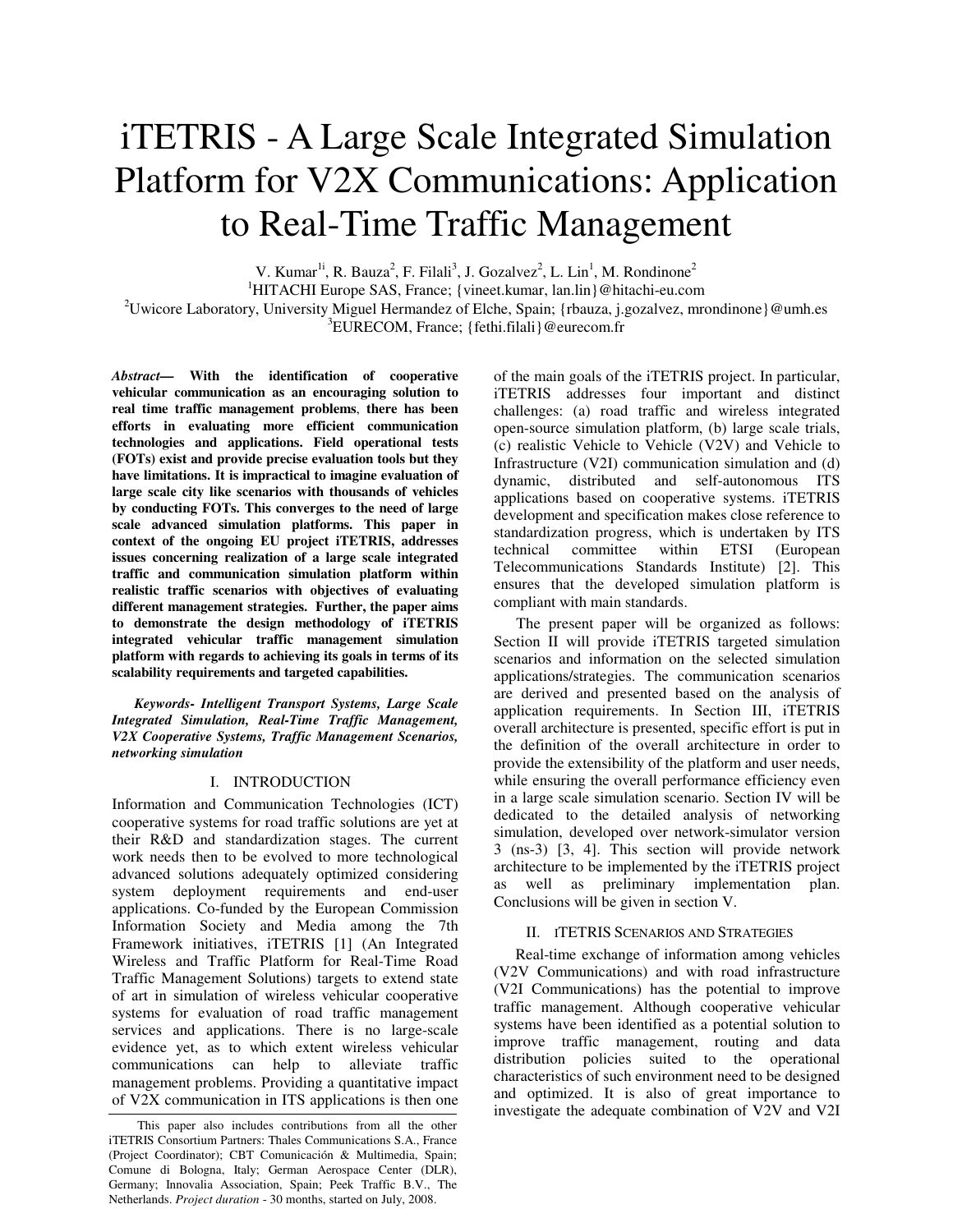technologies to ensure the continuous and cost-efficient operation of traffic management systems based on these wireless vehicular cooperative solutions. So far, the evaluation and optimization of these communication protocols have been performed though test beds and FOTs. Despite the potential of FOT to get first insights into the benefits and problems faced in the development of wireless vehicular cooperative systems, there is yet the need to evaluate them in the long term and at large scale. To this aim, iTETRIS is devoted to the development of an advanced tool, integrating traffic and wireless communication simulators.

#### *A. iTETRIS Scenarios*

Having as target the simulation platform of large scale ITS traffic efficiency applications using dynamic V2X communications, it is important to develop and test the platform using realistic traffic scenarios. iTETRIS takes the scenarios from the City of Bologna, Italy. In order to identify traffic scenarios of interest and significance to iTETRIS goals, various factors and parameters related to traffic activities are analyzed such as the road topology, traffic regulations, traffic flow, events and traffic measurement data. The following iTETRIS scenarios are selected:

SC1: Pasubio - Andrea Costa / City Stadium: For evaluating impact on mobility due to events at the city stadium.

SC2: Open Market Fair / Irnerio: The inner ring-way surrounding the city, congestions due to market fair.

SC3: Ring way / Irnerio: This scenario extends SC2 to include localized problems (lane closure etc.).

SC4: Highway / orbital: Provides option to switch between the highway and the parallel running orbital to resolve congestion on one of them.

# *B. iTETRIS Strategies and specifications*

For a thorough and realistic evaluation of cooperative communication systems, a list of traffic strategies have been identified according to iTETRIS purposes for its future simulation sessions. In the context of the iTETRIS system, a "strategy" means the application of a traffic management method for improving the traffic situation within a certain scenario, iTETRIS strategies have been chosen to be sure of considering all the functionalities that a sustainable simulation platform must implement to be reusable. The achieved improvement that strategies bring is measured using well-defined metrics. Following strategies have been considered within iTETRIS,

## *For demonstrating Traffic Condition estimation:*

S1: Traffic Jam detection (distributed): This strategy consists of detecting in real time traffic jam<br>situations by V2V communications, without situations by V2V communications, without intervention of traffic operation center.

S2: Travel Time Estimation (centralized): This strategy tends to measure and estimate in real time travel times by vehicles sending their travel time date to center via communication infrastructure.

S10: Identification of malfunctioning Loop Detectors. Vehicles send periodically their position information to center, which may be used to compare with induction loop data in order to detect their possible malfunctioning.

S14: (De-Centralized) Floating Car Data (FCD): This strategy evaluates the impact of penetration rate to floating car data as well as applications making use of FCD.

## *For demonstrating Traffic Management:*

S3: Bus Lane Management with road recommendation: Bus lanes are flexibly opened for normal vehicles in case of low traffic flow, detected by Cooperative V2I communications.

S4: Lane Closure Warning without road recommendation: communications infrastructure stations broadcasts lane closure information to oncoming vehicles.

S5: Request based Personalized Navigation: vehicles establish connection with central station which provides navigation service based on personalized needs.

S6: Regulatory and contextual speed limit information: road side stations providing regulatory speed limit and advice information to drivers.

S7: Emergency Vehicle: emergency vehicle in mission sends request to intersection to obtain green light and inform its presence to vehicles nearby.

S8: Event Based Traffic Condition Notification: traffic management provides real time anomalous traffic condition information to vehicles in the concerned area.

S9: Traffic Light Adaptation by Traffic Management Centre: Optimization of traffic light control management by adaptation of traffic light priorities for certain queues and to dissolve congestions at critical points more efficiently.

S11: Induction Loop Replacement: traffic condition detection based on information sent from vehicles.

S12: Postpone departure time for road network balancing: based on real time traffic condition, traffic service center sends recommendation to postpone departure time.

S13: (De)Centralized Route Recommendation based on Travel Time Estimation: Estimation process similar to S2, considering the possibility to access the travel time in a decentralized manner.

S15: Routing in Traffic Light controlled Network: vehicles sends its route information to center, which sends back best route information to driver in order to pass traffic light controlled network with fluency.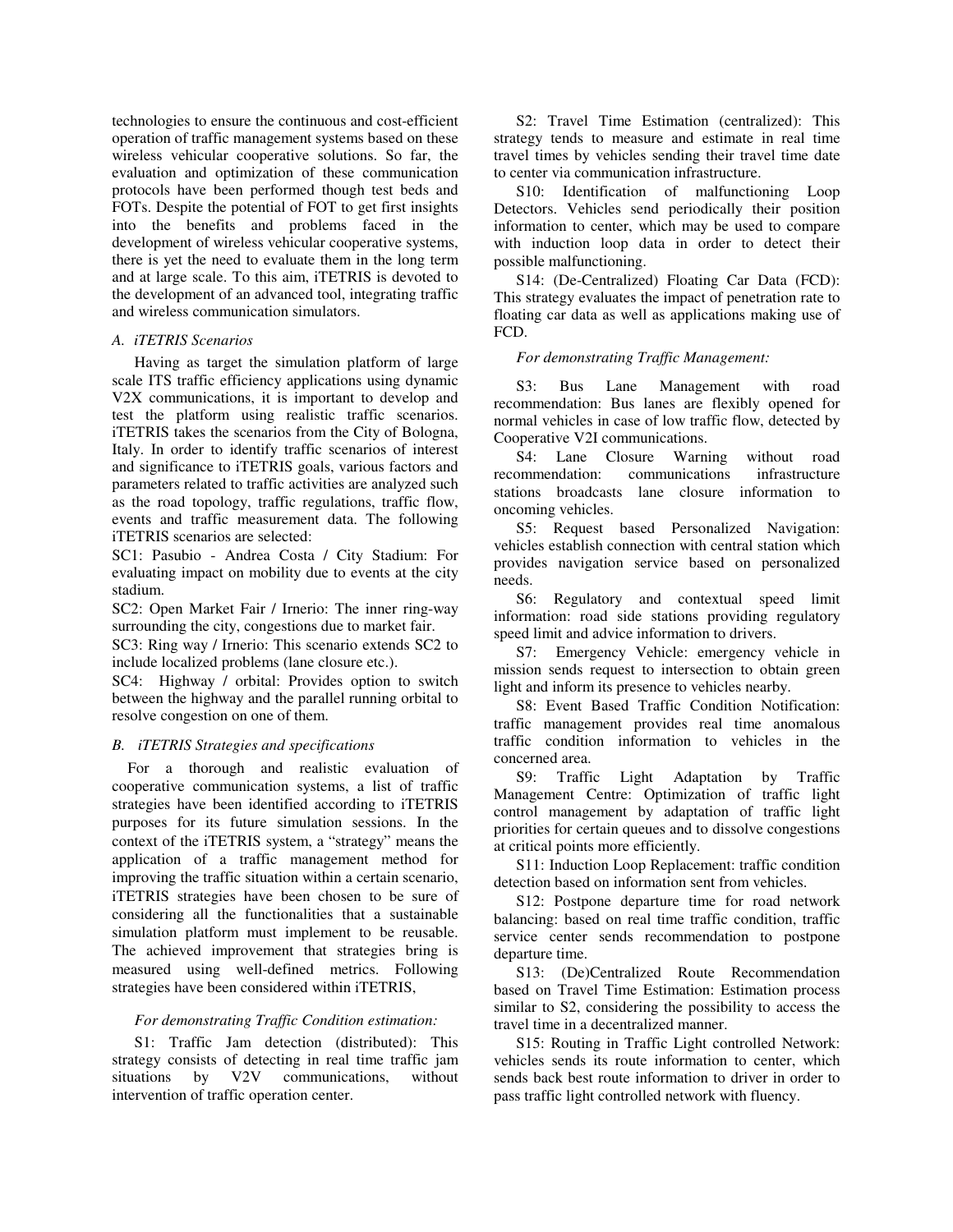In the process of selection of strategies, iTETRIS goes further to define strategy description via help of a template. In order to assure that the set of strategies covers all V2X functionalities, references to communication and network parameters have also been included in the template. Further, for realization of these strategies in a simulation and with an implementation perspective, the template demands the component diagram / implementation blocks, sequence chart (indicating message exchanges during simulation) and requirements for the iTETRIS platform components.

#### III. ITETRIS SIMULATION ARCHITECTURE

 iTETRIS proposes a 3-Blocks simulation architecture with a real-time closed-loop coupling between the traffic simulator Simulation of Urban Mobility (SUMO) [5, 6] and the Network Simulator 3 (ns-3). The third and central block is the iTETRIS Control System (iCS) which apart from providing a coupling and controlling entity between SUMO and ns-3, provides a user interface to the iTETRIS platform for the application development. One of the main motivations for definition of this three block architecture is to facilitate the usability and extendibility of the platform for future development. The assigned developers and the targeted users of the platform for each block are illustrated by the Fig.1.

Particular attention is paid to standard compliance. ITS station reference architecture as under definition and progress within ETSI TC ITS [2] is studied and adapted to this three block architecture.

## *Architecture Principles – 3-Blocks architecture*

In view of the magnitude of the large scale simulation which iTETRIS targets to achieve  $\sim 20,000$ nodes over traffic duration of 1 hour in a scenario from the City of Bologna, Italy) and considering the closeto-real networking and communications conditions requirement, specific principles need to be defined to achieve an exhaustive and yet modular architecture.

![](_page_2_Figure_6.jpeg)

Fig 1.Targeted developers (ns-3, SUMO, Application Developers) / Users of the platform (traffic engineers, road authorities, general platform users)

Adhering to the defined objectives, iTETRIS architecture binds to the following principles:

#### *1). User-friendly interface*

As it can be observed in Fig. 1, iTETRIS distinguishes between 'targeted' user and developer categories. Each of the three iTETRIS blocks can be autonomously developed by using distinct programming languages, so that each developer doesn't need to be aware of other blocks' internal implementation, further, the applications can be created out of the platform and accessed without any specific development knowledge of the 'kernel' components.

#### *2). Extensibility and maintenance*

As iTETRIS proposes an open source platform, extensibility support is mandatory. This makes the simulator compliance to its goal to allow users to integrate and evaluate their novel protocols and algorithms based on their addressed strategies and mobility scenarios.

## *3). Optimization of computing resources*

The 3-Blocks architecture design complements the efforts to reduce computational time and resources by intelligent placement of modules to reduce inter-block message exchanges. Other measures include usage of simple physical layer propagation models and features for topology or location specific activation / deactivation of communication algorithms. Given this consideration, facilities layer as defined within ETSI for cooperative systems is shared among iCS and ns-3 in order to reduce as much as possible messages exchange between these two blocks. It covers 5-7 OSI layers [7] and provides supporting functions to ITS application and to Transport & Networking layer. In principle, facilities used for application support and application information data base are put in iCS, while facilities supporting communications are implemented within ns-3. Based on these principles, the basic architecture of the integrated large scale simulation platform for iTETRIS can be understood as shown in Fig. 2.

![](_page_2_Figure_15.jpeg)

Fig 2. iTETRIS 3-Blocks Architecture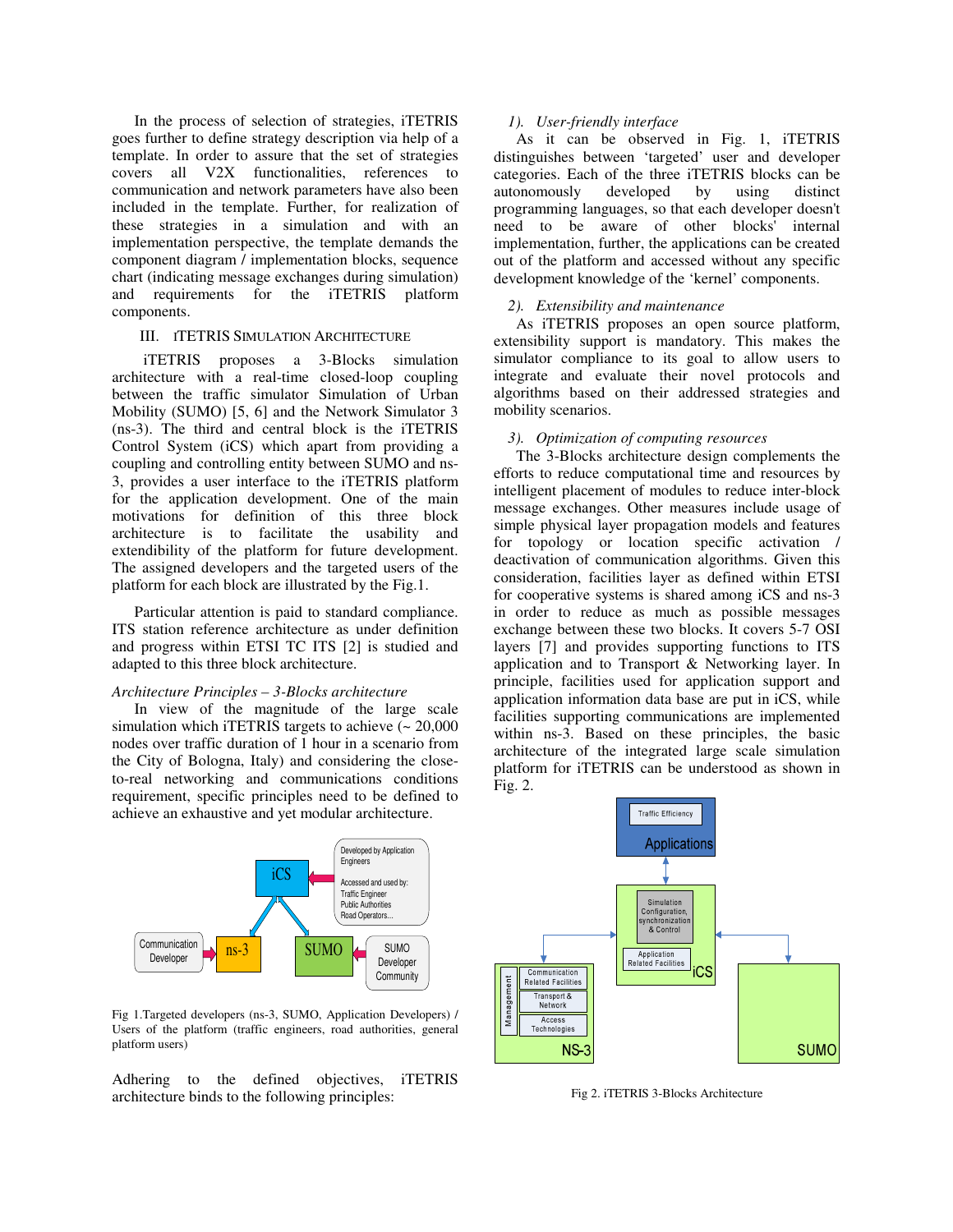## *Message Interactions*

The functioning of the architecture shown in Fig. 2 can be explained by describing the message interactions. To understand the message interactions between the blocks in Fig. 2, iTETRIS Strategy S2 "Travel Time Estimation (Centralized)" can be used. According to this strategy, communication infrastructure units (CIU) based on an iTETRIS suitable radio access technology ask vehicle to collect travel time along their routes. In order to accomplish this, broadcast messages are used. Vehicles receiving a second broadcast request message return the calculated travel time to the requesting CIU. The 'actors' involved would be the ITS Vehicle Station, a suitable CIU and the ITS Service centre, that decides the road segments of interest over which travel times should be calculated, and collects results to generate average values.

A clear perception of the real world operation can be attained by flowcharts. The flowchart demonstrates the events occurring in an equipped vehicle, when it enters the target area covered by the CIU requesting travel time computation. Primarily the strategy application logic is fed to the iCS 'User Interface'. The application logic configures the application definitions for the On Board Unit (OBU), Road Side Unit (RSU) (if used among the CIUs available) and the Traffic Service Centre.

After the initial set-up the coupled simulator implements the strategy. In a general way, SUMO is passing continuously vehicle positions and speed information to iCS, which further forward to ns-3 for geonetworking usage. iCS also need the mobility data for traffic efficiency evaluation usage. Secondly, iCS shall also send control commands and strategy information to ns-3 in order to initiate radio packet transmissions simulation. On the other hand, ns-3 needs to notify reception of radio packets/messages to iCS, which receives consequent decisions from the application. Finally, based on the decision made by application, iCS may need to send commands to SUMO in order to modify vehicle mobility e.g. vehicle passing route, vehicle maximum speed etc. As example, the subsequent message interactions of travel time estimation strategy can be represented by the sequence chart shown in Fig. 3.

# *A. Analysis of Network and Wireless Simulation Platform: Choice of ns-3 for iTETRIS*

 In view of the magnitude of the simulation which iTETRIS targets to achieve (~ 20,000 nodes analyzed over more than 1 hour real-time) and considering the close-to-real networking and communications conditions requirement, the choice of the network simulator has a significant influence on the execution time of the simulation runs.

 For selecting the suitable network simulator, a comparative study was done on three widespread network simulators: ns-3, ns-2 [8] and OMNeT++ [9] because they suit the basic parameters required for the development of the iTETRIS project. The three network simulators were analyzed and compared with regard to several critical aspects.

![](_page_3_Figure_7.jpeg)

Fig. 3: Sequence Chart demonstrating message interaction for travel time estimation using iTETRIS architecture.

First of all, an important issue analyzed is which communication modules are available for each simulator, since this could be a decisive factor considering the heterogeneous nature of the iTETRIS platform. The future simulation platform should support several radio access technologies such as 802.11p, UMTS, WiMAX, and DVB. Consequently, multiple interfaces/multiple channels features have to be integrated in iTETRIS. Furthermore, this study paid special attention to the scalability capabilities of each simulator, given the large-scale simulation requirements of the iTETRIS platform. The analysis includes simulation tests and the study of the parallelization capabilities of the simulators. After a detailed analysis and preliminary tests, ns-3 was selected as the wireless simulation platform since it offers interesting features and capabilities which cover the main iTETRIS large scale simulation requirements. These capabilities include:

• ns-3 capability of large-scale simulation;

- ns-3 support for multi-Radio access interface and multi access technologies
- ns-3 support for better modularity and extensibility of source codes
- ns-3 support for parallel and distributed simulation.
- ns-3 better development support by project community compared to its predecessor, ns-2.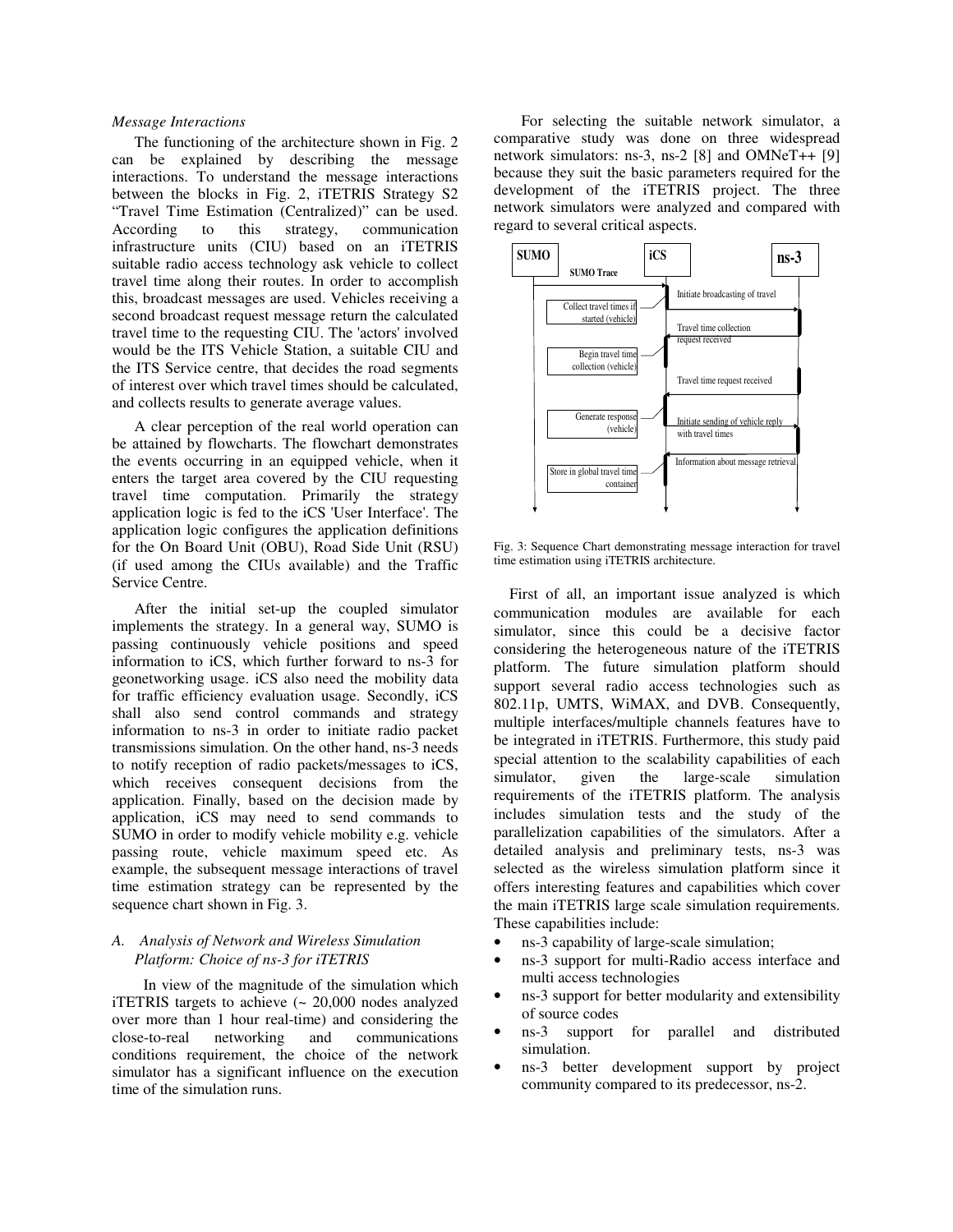# *B. Optimization of the simulation platform: Adaptation of Cooperative Awareness Message (CAM) for iTETRIS.*

Cooperative Awareness Message (CAM) [6, 10] is one of the basic features and functionalities of V2X cooperative systems. It announces the presence, position, speed and provides basic attributes of an ITS station to other ITS stations nearby, besides, it is employed to advertise the available services that an ITS station offers. CAMs are generated and broadcasted periodically. Broadcasting of CAMs is required as a basic function of ITS vehicles and road side stations mainly for safety applications such as collision avoidance. However, position, speed and other basic information included within CAM can be used by traffic efficiency applications. Broadcasting frequency of CAM ranges between 0.5Hz to 10Hz, depending on the requirement of application that make use of CAM information.

 CAM being a heart beating message, plays an important role both for application and networking purpose. Due to the huge number of nodes in the largescale simulations done in iTETRIS and its relatively high broadcasting rate, it is extremely important to reduce unnecessary computational load generated by this process. iTETRIS proposes mechanisms to simplify the implementation of CAM dissemination. With regard to the application requirements and simulated scenarios, two methods are proposed:

## *a) Grid based dissemination*

 The simulation scenario is divided into grids. The heart beating optimization specifies a different CAM dissemination rate for each grid. This way, the transmission rate could be higher in those grids identified as more relevant for the strategies under analysis and deactivated for the less interesting grids, thus reducing computational load and increasing efficiency.

# *b) Topology based dissemination*

Topology based dissemination will be applicable in cases where the application demands for a particular CAM rate and/or for a specific section of the road topology. For example, this method may activate the CAM transmission of only those vehicles driving over certain road segments of interest, e.g. locations where traffic congestions usually occur.

#### IV. NETWORKING SIMULATION IMPLEMENTATION

## *A. ns-3 architecture*

iTETRIS would implement the N&T (Network and Transport), part of Facilities (Communication Related) and Physical/MAC layer blocks in ns-3. General ns-3 implementation architecture is illustrated within Fig. 4. This architecture includes the following main components:

(i) C2C (Car 2 Car) Stack – The C2C Stack implementation is one of its kind for a simulation, the C2C non-IP Geo-Networking stack would be responsible for implementing a C2C specific transport layer, Network Layer containing C2C specific addressing, Geo-based routing protocols (Geo-anycast, Geo-broadcast, Geo-multicast and Topology based broadcast) and basic C2C functionalities like Beaconing, Location services etc. In iTETRIS, the network layer beaconing is implemented as a permanent process, which will be running in background. The ns-3 module in iTETRIS requires geonetworking position information to do dissemination. This position information is given by SUMO.

The C2C stack will also contain assisting functionalities like 'Store and Forward' which is needed to sustain communication in sparse network or at early system deployment phase. In such cases, with the use of the 'store and forward' functionality, the node becomes capable to 'store' the messages and 'forward' it once a suitable forwarder is within the range.

(ii) IP Stack – Parallel to the C2C network stack, there will be the existing IP stack in ns-3 (currently IPv4 available).

(iii) Facilities: The iTETRIS implementation in ns-3 will also be having C2C communication related Facilities layer blocks. These facilities will be responsible for components like message management, addressing mode support etc.

(iv) Vertical management layer implementation is mainly concentrated on the functionalities that select the communication stack and access technologies for message transmissions. Due to the complexity and project duration time, another vertical cross layer Security layer is not considered and implemented during the project phase.

![](_page_4_Figure_16.jpeg)

Fig. 4: iTETRIS C2C stack structure in ns-3